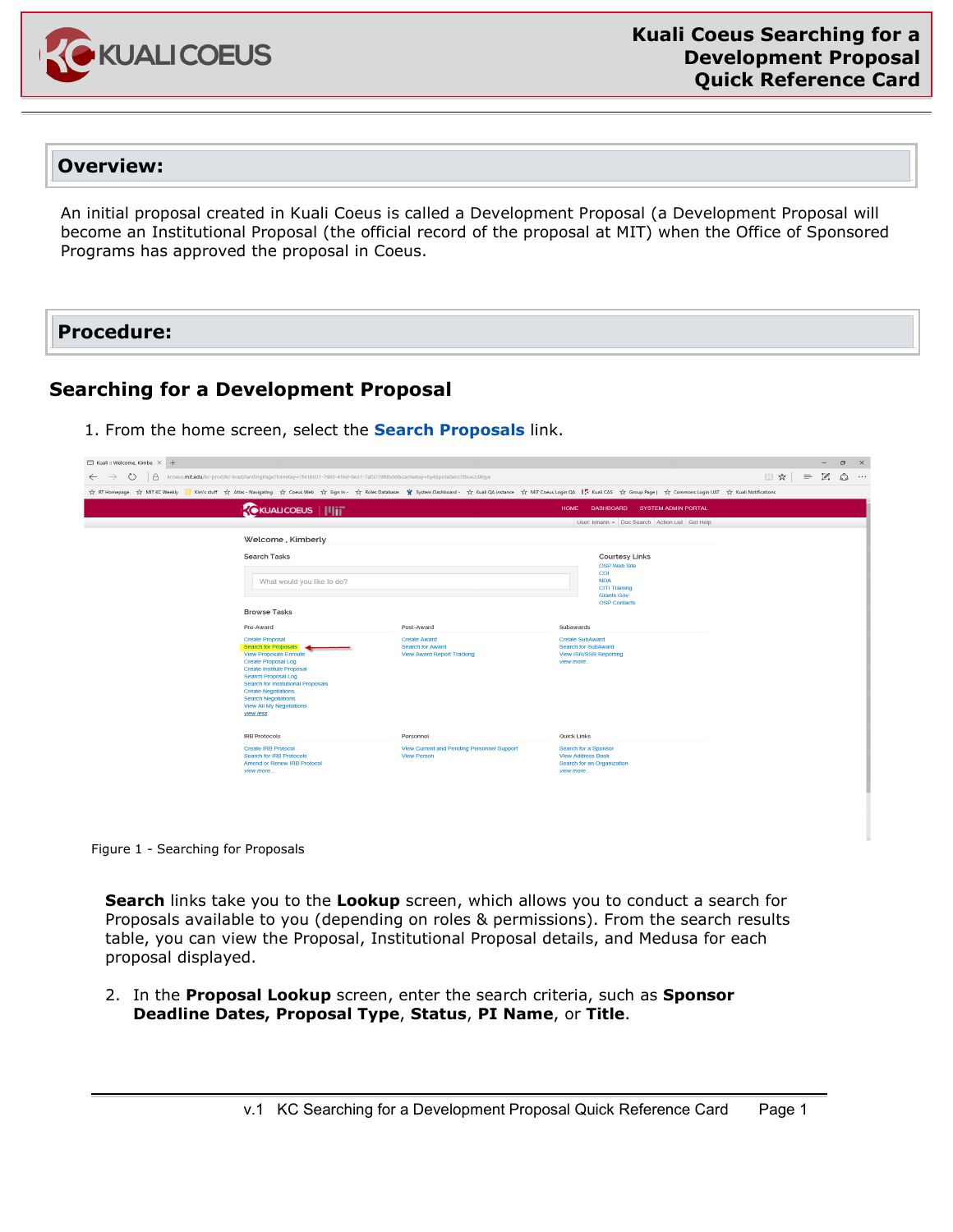| Coeus                         |                        | <b>RESEARCHER</b>                                                                        | <b>UNIT</b> | <b>CENTRAL ADMIN</b> |          |            | <b>SYSTEM ADMIN PORTAL</b> |          |
|-------------------------------|------------------------|------------------------------------------------------------------------------------------|-------------|----------------------|----------|------------|----------------------------|----------|
| Kuali                         |                        | kc6001-s15-20150303-0615 Oracle9i User; skluth ~ Doc Search Action List Provide Feedback |             |                      |          |            |                            |          |
| Development Proposal Lookup   |                        |                                                                                          |             |                      |          |            |                            |          |
|                               |                        |                                                                                          |             |                      |          |            |                            |          |
| Proposal Number:              |                        |                                                                                          |             |                      |          |            |                            |          |
|                               | Proposal Type:         | ÷<br>select                                                                              |             |                      |          |            |                            |          |
|                               | Proposal State:        | $\hat{\vec{v}}$<br>select                                                                |             |                      |          |            |                            |          |
|                               | Project Title:         |                                                                                          |             |                      |          |            |                            | ø        |
| <b>Proposal Person:</b>       |                        |                                                                                          |             |                      |          |            |                            |          |
| Principal Investigator:       |                        | "haskel"                                                                                 |             |                      |          |            |                            |          |
|                               | Aggregator:            |                                                                                          |             | a,                   | Q        |            |                            |          |
| <b>Sponsor Deadline Date:</b> |                        | 06/30/2014                                                                               |             | 圖                    | to       |            |                            |          |
|                               |                        |                                                                                          |             |                      |          | 07/01/2015 |                            | 圖        |
|                               | Sponsor:               |                                                                                          | ш           | Q                    |          |            |                            |          |
|                               | <b>Sponsor Name:</b>   |                                                                                          |             |                      |          |            | 鹽                          | $\alpha$ |
|                               | Lead Unit:             | 000001                                                                                   |             | ш                    | $\alpha$ |            |                            |          |
| <b>Lead Unit Name:</b>        |                        |                                                                                          |             |                      |          |            |                            | ш        |
|                               | Award ID:              |                                                                                          |             |                      |          |            |                            |          |
|                               | <b>Opportunity ID:</b> |                                                                                          |             |                      |          |            |                            |          |
| <b>Hierarchy Status:</b>      |                        |                                                                                          | ÷           |                      |          |            |                            |          |
|                               |                        |                                                                                          |             |                      |          |            |                            |          |
| Cancel                        | Clear Values           |                                                                                          | Search      |                      |          |            |                            |          |

3. Then click **Search** to display the search result data.

Figure 2 - Development Proposal Lookup Screen

**Note**: Wildcards are characters that are used when entering search criteria in place of one or more unknown characters. The asterisk (**\***) wildcard is used in KC.